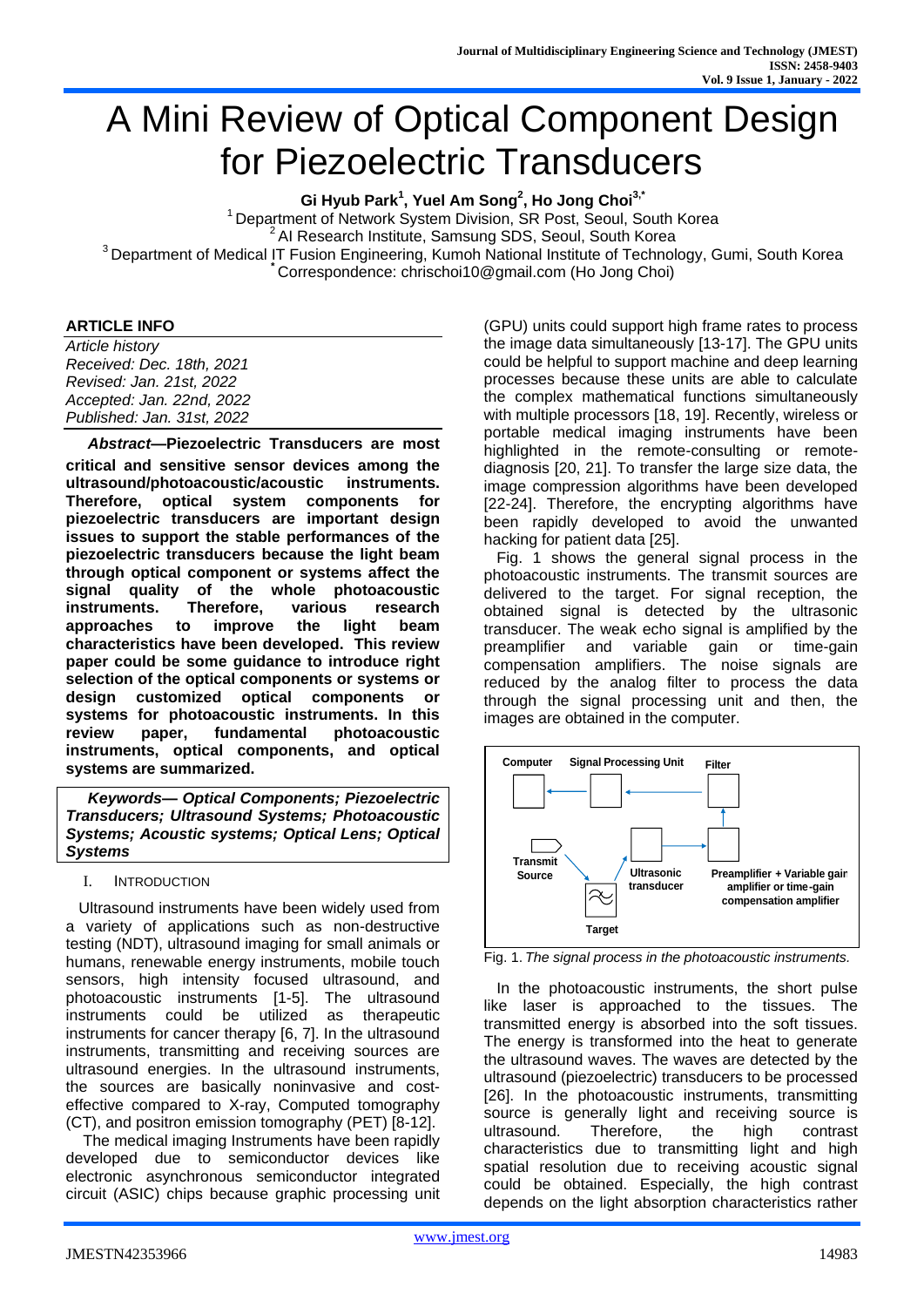than the tissue characteristics. Therefore, photoacoustic instruments could provide the structure information like blood structure and functional information like blood flow data. In the instruments, the visible and near-infrared wavelengths between 550 nm and 900 nm have been typically utilized.

 The optical component and system design are essential because they can steer, diverge, or focus the light beam into the desired target in the optical and photoacoustic instruments. However, there are no specific review papers to cover how to design optical components and systems and optimize their performances for piezoelectric transducers used in the photoacoustic instruments. Therefore, this review paper could be some guidance to improve the optical performances in the photoacoustic instruments efficiently.

 Section 2 describes the fundamental concept of the ultrasound instruments, the design and simulation methods of the optical components and systems, and the implementation of the photoacoustic instruments using the optical components and systems with several previous research articles. Section 3 is the final conclusion of the paper.

# II. MATERIALS AND METHODS

# *A. Concept of the Ultrasound Instruments*

The ultrasound are basically non-visible, noninvasive, and less-harmful acoustic sources. However, the acoustic sources can be delivered to the soft tissues, however, they cannot be penetrated in aluminum or bone [27, 28]. The signal quality of the ultrasound instruments is mainly dependent to the operator skills compared to CT, magnetic resonance imaging (MRI), and PET [29-31]. The technology bottleneck of the ultrasound instruments are relatively lower compared to CT, PET, and MRI [32, 33]. Therefore, ultrasound instruments are one of four imaging instruments among the X-ray, PET/CT, ultrasound, and MRI [34-36]. In addition, advanced semiconductor technology enables the ultrasound instruments being portable and mobile instruments [37-39].

Recently, there are commercially available ultrasound instruments with small sizes such as smartphone or laptop sizes are widely used in the hospitals and factories [40, 41]. In the remote sensing and diagnostic instruments, ultrasound instruments are becoming more popular in a variety of applications such as portable ultrasound systems, portable scanners, and smart phone-based imaging systems [21, 42, 43]. The cost of those ultrasound instruments going lower due to recent semiconductor technology development [42, 44, 45]. In the ultrasound applications, there are several photoacoustic diagnostic instruments using light sources. In this review paper, we summarized recent technology development of the optical components or systems used for the photoacoustic instruments.

The piezoelectric transducers are one of the most sensitive and critical components in the ultrasound and photoacoustic systems [46, 47]. The equivalent circuit models of the piezoelectric transducers are purely nonlinear capacitor devices with parasitic resistive, capacitive, and inductive components [48]. Therefore, unpredictable performances of the ultrasound/photoacoustic instruments are hard to be controlled by each various component such as the electronic systems and optical systems. Therefore, there have been several equivalent circuit models to improve the capability of the ultrasound and photoacoustic instruments.

The light beam intensities or chromatic aberrations of the light beam generated by the optical components could affect the signal quality of the piezoelectric transducers because the piezoelectric transducers are receiving devices and receiving electronics need to process the photoacoustic echo signals using preamplifier, filter, analog-to-digital converter, digitalto-analog converter through receiving beamforming electronics in the receivers of the photoacoustic instruments. Therefore, the engineers and designers for photoacoustic instruments need to consider the optical components, ultrasonic transducers, and electronics together.

# *B. Optical Component and System Design*

In the photoacoustic instruments, the optical components which generate the light sources should be needed to converge, diverge, and focus the light to the desired target. A variety of the optical components such as singlet or optical systems which are composed of several singlet have been used to construct the optical parts in the photoacoustic instruments. The convex and concave lenses are fundamental optical components to diverge and focus the light beams. These lenses have been widely used to construct the general photoacoustic instruments from the research articles.

In the ultrasound instruments, the transmitting and receiving sources are both acoustic signals generated from the ultrasound (ultrasonic) transducers [49-51]. However, the light or radio frequency (RF) beam is transmitting source and acoustic beam is receiving source in the photoacoustic instruments [52, 53]. The light beam characteristics should affect the signal quality of the whole photoacoustic instruments [5]. Therefore, various researches have been conducted to improve the light beam characteristics using optical components or systems [54]. The light beam characteristics are mainly the intensity or chromatic aberration caused by the sizes and shapes of the optical lenses and lengths between the optical components [55]. The optical lens or system engineer need to be considered about these characteristics after optical component fabrication [56].

The optical system engineers could provide the performances of the modulation transfer function (MTF), light intensity distribution graph including effective focal length, back focal length, and focal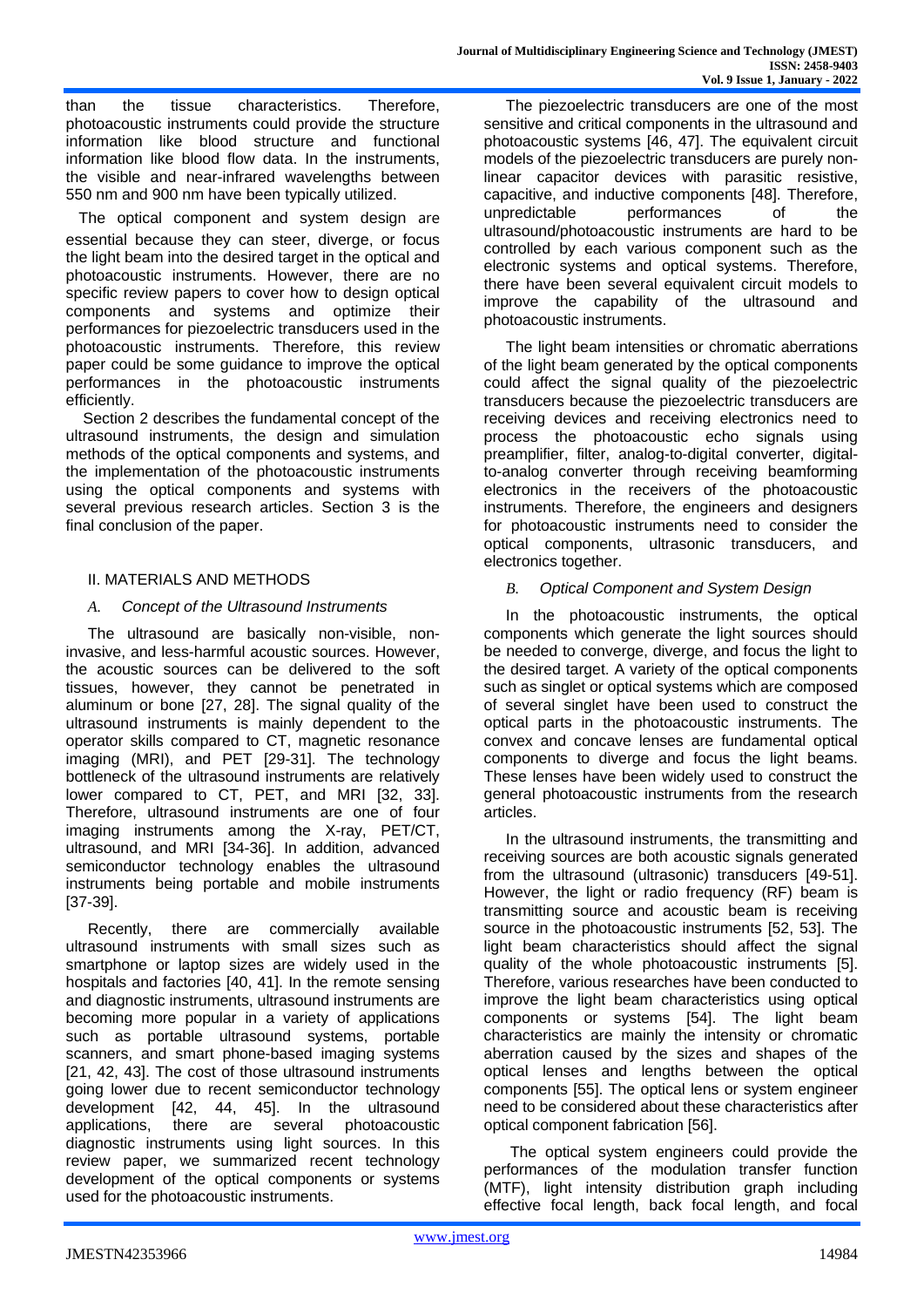distance using OpticStudio (Zemax,Kirkland, WA, USA) and LightTools and Code V (Moutain View, CA, USA) software [57, 58]. The Code V is a kind of the optical lens design software based on optical ray tracing [59]. The LightTools is design software based on the optical lens. The optical engineers design the optical ray tracing with paraxial calculation and tolerance analysis using Code V and then, design and simulate the optical lens with optical sources and receivers using LightTools to obtain the expected performances of the optical systems [60, 61]. The Zemax software support two functions which are optical ray tracing and optical lens design together. For example, head-up display (HUD) design has required complex tilt/decenter calculation [62]. The CODE V software is more powerful than Zemax software to support the complex calculation requiring the surface location in three dimensional view for optical lens design [63].

The optical components or systems have been widely used to diverge, converge, and focus the light coming from various sources generated from light amplification by the stimulated emission of radiation (laser) and light emitting diode (LED) components. Therefore, the intensity, sensitivity, and resolutions of the optical and photoacoustic instruments are directly related by the optical components or systems [64, 65]. The optical components or optical systems are the essential devices in the photoacoustic (optoacoustic) systems because the laser sources are coherent and non-divergent and LED sources are divergent sources. Therefore, these LED source itself cannot be focused in the desired target without optical components.

The optical systems are composed of several optical components such as concave and convex singlet lenses (singlets). Therefore, highly focused or diverged beam could be implemented through the designed optical systems while scarifying the light intensities [66]. In the photoacoustic instruments, these optical systems have been developed to improve the light beam distribution or reduce optical chromatic aberrations to obtain high image resolutions.

# *C. Photoacoustic Instruments*

 Generally, the transmitting devices are quite bulky, sensitive, and expensive components in the photoacoustic instruments. In the instruments, various sources such as laser, LED, or RF sources have been used. Among the sources, lasers are most power sources but the cost of the lasers is very high so that it has a bottleneck to commercialize the cost-effective photoacoustic instruments compared to LED or RF sources. However, most research photoacoustic instruments have laser sources which support the multi-wavelength ranges.

Fig. 2 shows the simplified block diagram of the photoacoustic instruments with the optical component or system. The transmit source needs to be passed through the optical component or system to diverge or focus the light beam into the desired target. The received photoacoustic signals generated from the ultrasonic transducer are processed in the ultrasound receiver system to obtain the images in the computer. The ultrasound receiver system includes the preamplifier, variable-gain amplifier or time-gain compensation amplifier, filter, analog-to-digital converter, scan converter. The received photoacoustic signals with small and weak amplitude are amplified by the preamplifier, variable-gain amplifier or time-gain compensation amplifier and then, these amplified signals are filtered out by the low pass, high pass, or band pass filters. The analog-to-digital converter is converted from the received analog signals to digital signals to be saved in the scan converter unit. In the computer, users could process the photoacoustic signal data to plot the image data using programming tools such as LabView or MATLAB programs in the computer.



Fig. 2. *The photoacoustic instruments with optical component or system.*

Compared to laser sources, LED or RF sources are much cheaper so there are more chances to be commercialized. However, the intensity of the generating sources is relatively lower than the laser sources. Therefore, current research photoacoustic machines utilize the laser sources.

In the photoacoustic instruments, the fisheye optical system was used to diverge the light beam out of the focus regions to cover wide ranges of the target distances [67]. The constant MTF values up to  $30^{\circ}$  was achieved with horizontal, vertical, and diagonal directions. Therefore, relatively clean echo waveform with lower than −60 dB noise levels was achieved. The relatively constant peak-to-peak values, pulse width, and bandwidth values were achieved in the pulse-echo measurement tests.

The double-Gauss optical system was developed to obtain relatively constant light beam [68]. The developed system provides the constant MTF values up to +/− 20 mm distances compared to singlet. The echo signal amplitudes up to +/− 20 mm distances were achieved accordingly. The constant optical beam intensity with wide distance ranges could be helpful to cover the wide distance ranges of the target in the photoacoustic instruments. For examples, the recently commercialized photoacoustic instruments support the whole animal images. To obtain the whole animal images, users need to utilize mechanical motors with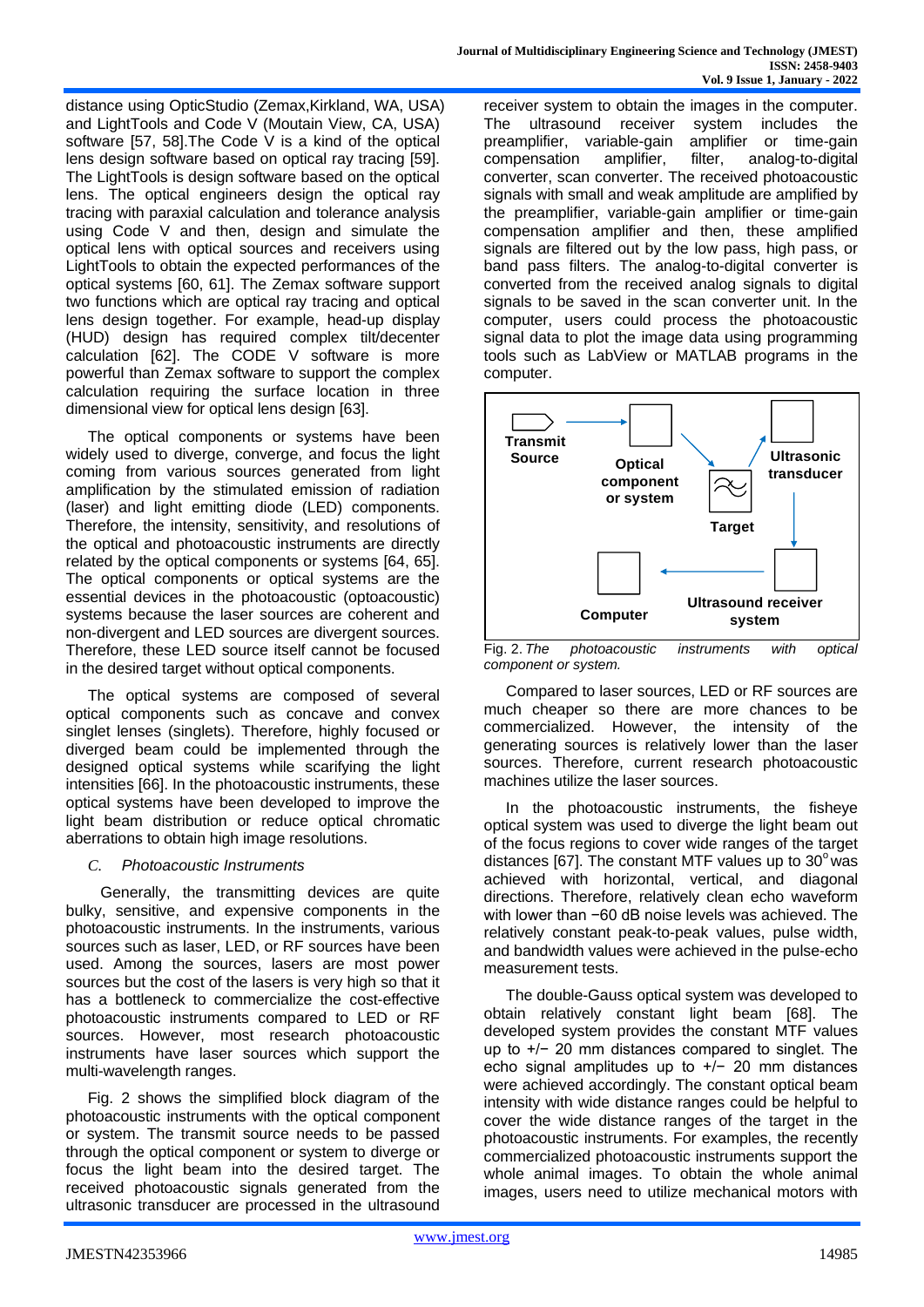substantial environment noises. The mechanical motors with light beams or ultrasonic transducers are rotated with  $360^\circ$  to cover the whole animal areas. Therefore, developed double-Gauss optical systems might be helpful to reduce the coverage distances of the mechanical motors, thus minimizing the environment noises in the images.

The Macro optical system was developed to obtain very high light intensity and reduce the optical chromatic aberration [59]. The highly focused beam intensity with more than 40 times higher was achieved with Macro optical system. The stronger echo signal amplitudes with developed Macro optical system was obtained. Therefore, high amplitudes could be achieved when obtaining the echo signals, thus improving the sensitivity in the photoacoustic instruments. This optical system could be useful for the desired target in the deep location because most of the light beams without some special techniques could be absorbed in the surface of the target and received photoacoustic signal from the deep location has usually very weak amplitudes.

The multiwavelength or multispectral optical systems were developed to support the red, green, and blue light beam separately or simultaneously [53]. To use multispectral optical systems, chromatic aberration of the optical systems could be serious issue to combine the light beam of the red, green, and blue light beam. Therefore, the intensity distribution within the position need to be checked by paraxial design before optical system fabrications. The multispectral photoacoustic microscopy instruments were developed to cover several wavelength ranges [69, 70]. The developed multispectral photoacoustic instrument was based on ultraviolet, visible, and near infrared wavelength ranges. The light beams which is covered in these wavelengths were combined to generate one light beam to be arrived into the ultrasonic transducers. For LED sources, the LED drivers are used to change the light intensity with current variances controlled by DC bias voltages [71]. For LED sources in the photoacoustic instruments, the array type LEDs could be utilized to steer and focus the light beams [72]. Therefore, it is easier to control the light beam intensity compared to laser sources. Each tissue has different light beam absorption characteristics such as oxyhemoglobin, deoxyhemoglobin, water, lipid, melanin, collagen, protein, and elastin between 400 nm and 1800 nm wavelengths.

In the photoacoustic instruments, the fisheye optical system was used to diverge the light beam out of the focus areas [67]. The constant MTF values up to 30° was achieved with horizontal, vertical, and diagonal directions. Therefore, relatively clean echo waveforms with lower than −60 dB noise levels were achieved. The relatively constant peak-to-peak values, pulse width, and bandwidth values of the photoacoustic echo signals were achieved.

Recently, several LED-based photoacoustic instruments papers would be highlighted. The LED arrays manufactured from PreXion Corporation were developed using AlGaAs, AlGaInp, InGaN materials [73]. The LED devices would have some benefits due to high speed drivers which are composed of the current power amplifiers. The high-speed power amplifier could be controlled by the high-speed oscillators such that very short pulse generated from LED arrays could be provided. However, LED arrays could generate some high-level noise signals such that these signals could affect the image resolutions in the photoacoustic instruments. In addition, the amplitudes of the LED arrays are relatively lower compared to lasers. Therefore, high gain and low noise preamplifier, time gain compensation amplifier, and variable gain amplifier need to be utilized because received echo signals triggered by the LED lights have very weak amplitudes.

Lasers are coherent so the optical designer must consider the safety rules for human tissues. However, LED lights are not coherent such that the optical designer possibly does not consider ANSI safety limitation. Therefore, LED lights would be safe for human and animal experiments. However, blue LED lights for eye exposures could be harmful. In addition, extremely short pulse is very hard to be generated from LED devices. However, the LED arrays could be much cheaper than the lasers so it could be potential clinical and imaging solutions to be commercialized in the future.

# III. CONCLUSION

In this brief review paper, the optical systems and components for piezoelectric transducers used in the photoacoustic instruments are described. The design concept and programming tools of the optical components or systems are also introduced with the advantages and disadvantages of the programming tools. This review paper could be helpful for optical system engineer to optimize the performances of the optical components and systems for the piezoelectric transducers which are most critical and sensitive components used in the photoacoustic instruments.

The photoacoustic instruments use various light sources such as laser, LED, or RF sources. Recently, LED-based photoacoustic instruments are highlighted due to cost and safety issues. Therefore, the optical component or system engineers need to consider the performances of the ultrasonic transducers with proper low chromatic aberrations, high intensity distribution, or high resolutions of the optical components and systems to obtain appropriate echo signal qualities. Therefore, this brief review paper could be some useful guidance of the optical component and system designer for customized photoacoustic instrument development.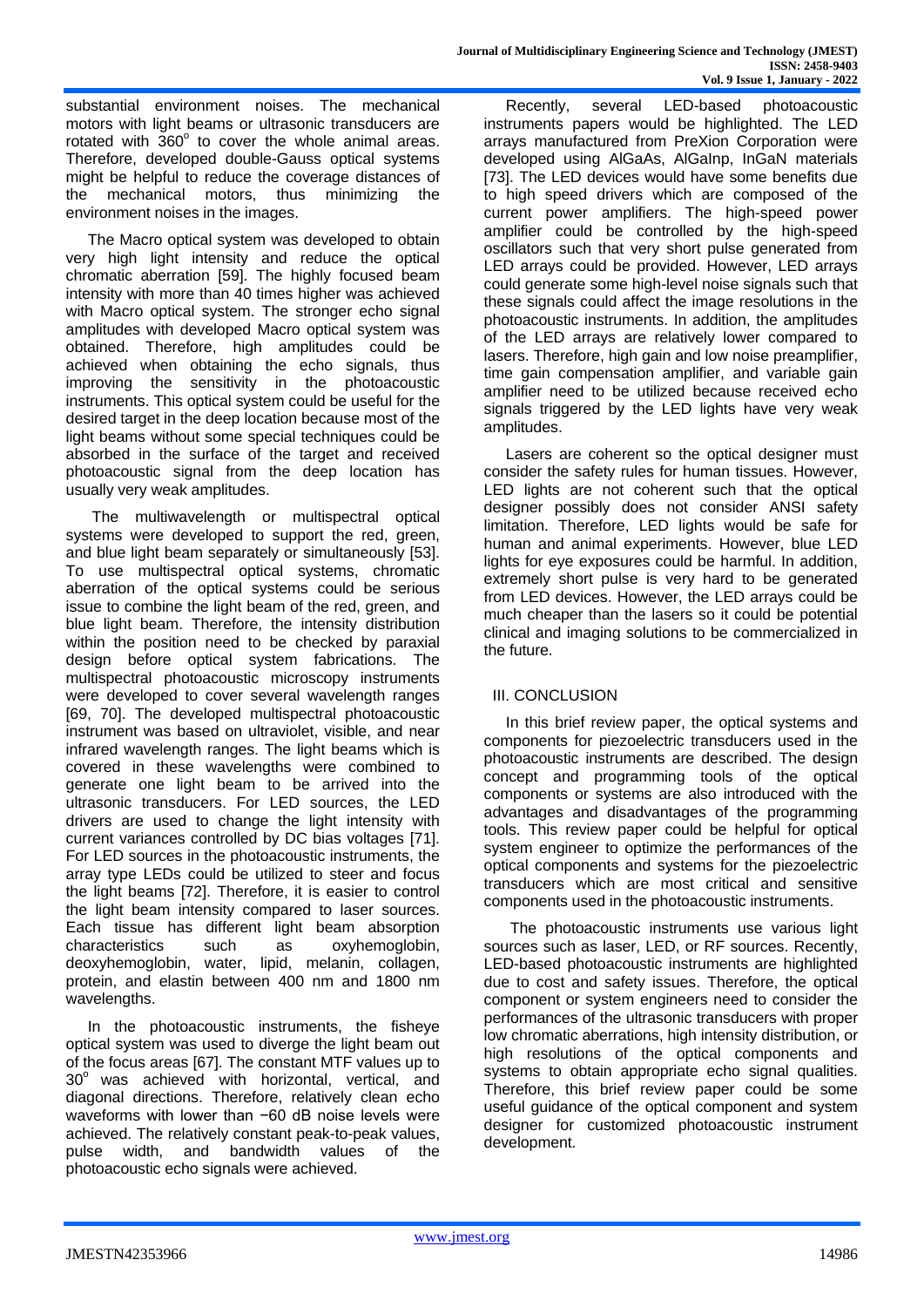#### ACKNOWLEDGMENT

This research was supported by Kumoh National Institute of Technology (2021).

- [1] E. Brunner, "How ultrasound system considerations influence front-end component choice," *Analog Dialogue,* vol. 36, no. 3, pp. 1-4, 2002.
- [2] H. Choi, X. Li, S.-T. Lau, C. Hu, Q. Zhou, and K. K. Shung, "Development of Integrated Preamplifier for High-Frequency Ultrasonic Transducers and Low-Power Handheld Receiver," *IEEE Trans. Ultrason. Ferroelectr. Freq. Control,*  vol. 58, no. 12, pp. 2646-2658, 2011.
- [3] C. Kim, H. Cha, B. S. Kang, H. J. Choi, T. H. Lim, and J. Oh, "A feasibility study of smartphonebased telesonography for evaluating cardiac dynamic function and diagnosing acute appendicitis with control of the image quality of the transmitted videos," *J. Digital Imaging,* vol. 29, no. 3, pp. 347-356, 2016.
- [4] M. Ullah, E. Pratiwi, J. Park, K. Lee, H. Choi, and J. Yeom, "Wavelength discrimination (WLD) TOF-PET detector with DOI information," *Phys. Med. Biol.,* vol. 65, no. 5, p. 055003, 2019.
- [5] H. Choi, J.-M. Ryu, and S.-w. Choe, "A novel therapeutic instrument using an ultrasound-lightemitting diode with an adjustable telephoto lens for suppression of tumor cell proliferation," *Measurement,* vol. 147, p. 106865, 2019.
- [6] H. Choi and S.-w. Choe, "Acoustic Stimulation by Shunt-Diode Pre-Linearizer Using Very High Frequency Piezoelectric Transducer for Cancer Therapeutics," *Sensors,* vol. 19, no. 2, p. 357, 2019.
- [7] K. Kim and H. Choi, "A New Approach to Power Efficiency Improvement of Ultrasonic Transmitters via a Dynamic Bias Technique," *Sensors,* vol. 21, no. 8, p. 2795, 2021.
- [8] M. Cho, H. Kim, J.-y. Yeom, J. Kim, C. Lee, H. Choi, and G. Cho, "A design of a valid signal selecting and position decoding ASIC for PET using silicon photomultipliers," *J. Instrum.,* vol. 12, no. 01, p. C01089, 2017.
- [9] J. J. Jeong and H. Choi, "An impedance measurement system for piezoelectric array element transducers," *Measurement,* vol. 97, pp. 138-144, 2017.
- [10] H. Choi and K. K. Shung, "Protection circuits for very high frequency ultrasound systems," *J. Med. Syst.,* vol. 38, no. 4, p. 34, 2014.
- [11] M. N. Ullah, C. Park, E. Pratiwi, C. Kim, H. Choi, and J.-Y. Yeom, "A new positron-gamma discriminating phoswich detector based on wavelength discrimination (WLD)," *Nucl. Instrum. Methods Phys. Res., Sect. A,* vol. 946, p. 162631, 2019.
- [12] S.-w. Choe and H. Choi, "Suppression Technique of HeLa Cell Proliferation Using Ultrasonic Power Amplifiers Integrated with a Series-Diode Linearizer," *Sensors,* vol. 18, no. 12, p. 4248, 2018.

#### **REFERENCES**

- [13] J. Cheon, D. Lee, and H. Choi, "A CMOS Image Sensor with a Novel Passive Pixel Array and High Precision Current Amplifier for a Compact Digital X-ray Detector," *J. Med. Imaging. Health. Inf.,*  vol. 10, no. 11, pp. 2745-2753, 2020.
- [14] R. B. A. Zawawi, W. H. Abbasi, S.-H. Kim, H. Choi, and J. Kim, "Wide-Supply-Voltage-Range CMOS Bandgap Reference for In Vivo Wireless Power Telemetry," *Energies,* vol. 13, no. 11, p. 2986, 2020.
- [15] J. Yun, H. Choi, and J. Kim, "Low-noise widebandwidth DNA readout instrument for nanopore applications," *Electron. Lett.,* vol. 53, no. 11, pp. 706-708, 2017.
- [16] H. Kang, H. Choi, and J. Kim, "Ambient Light Rejection Integrated Circuit for Autonomous Adaptation on a Sub-Retinal Prosthetic System," *Sensors,* vol. 21, no. 16, p. 5638, 2021.
- [17] R. B. A. Zawawi, H. Choi, and J. Kim, "High PSRR Wide Supply Range Dual-Voltage Reference Circuit for Bio-Implantable Applications," *Electronics,* vol. 10, no. 16, p. 2024, 2021.
- [18] H. Riaz, J. Park, H. Choi, H. Kim, and J. Kim, "Deep and Densely Connected Networks for Classification of Diabetic Retinopathy," *Diagnostics,* vol. 10, no. 1, p. 24, 2020.
- [19] J. Kim, J. Ko, H. Choi, and H. Kim, "Printed Circuit Board Defect Detection Using Deep Learning via A Skip-Connected Convolutional Autoencoder," *Sensors,* vol. 21, no. 15, p. 4968, 2021.
- [20] H. Choi, "Development of a Class-C Power Amplifier with Diode Expander Architecture for Point-of-Care Ultrasound Systems," *Micromachines,* vol. 10, no. 10, p. 697, 2019.
- [21] H. Choi, "Stacked Transistor Bias Circuit of Class-B Amplifier for Portable Ultrasound Systems," *Sensors,* vol. 19, no. 23, p. 5252, 2019.
- [22] H. Choi, C. Yoon, and S.-H. Shin, "Development of a Novel Image Compression Algorithm for Point-of-Care Ultrasound Applications," *J. Med. Imaging Health Inf.,* vol. 8, no. 7, pp. 1526-1531, 2018.
- [23] S.-H. Shin and H. Choi, "Image Formation Technique Using Advanced Matrix Pattern in Fourier Transform for Medical Ultrasound Machine," *J. Med. Imaging. Health. Inf.,* vol. 9, no. 9, pp. 1950-1954, 2019.
- [24] H. Choi, J. Park, W. Lim, and Y.-M. Yang, "Active-beacon-based driver sound separation system for autonomous vehicle applications," *Appl. Acoust.,* vol. 171, p. 107549, 2021.
- [25] S.-H. Shin, W. Sok Yoo, and H. Choi, "Development of modified RSA algorithm using fixed mersenne prime numbers for medical ultrasound imaging instrumentation," *Comput. Assisted Surg.,* pp. 1-6, 08/14 2019.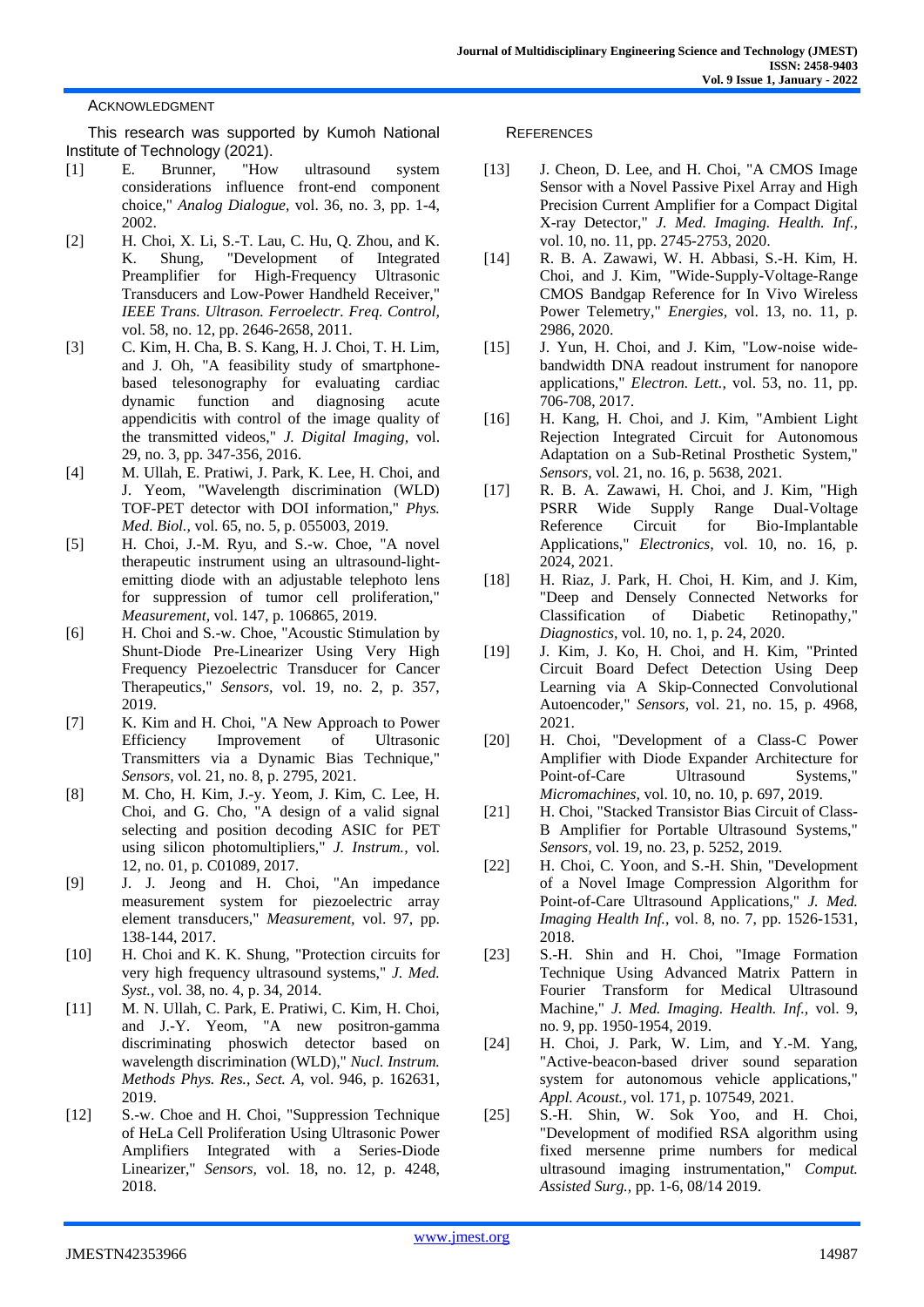- [26] U. Jung and H. Choi, "Active echo signals and image optimization techniques via software filter correction of ultrasound system," *Applied Acoustics,* vol. 188, p. 108519, 2022.
- [27] J. Jung, W. Lee, W. Kang, E. Shin, J. Ryu, and H. Choi, "Review of piezoelectric micromachined ultrasonic transducers and their applications," *J. Micromech. Microeng.,* vol. 27, no. 11, p. 113001, 2017.
- [28] H. Choi, C. Yoon, and J.-Y. Yeom, "A Wideband High-Voltage Power Amplifier Post-Linearizer for Medical Ultrasound Transducers," *Appl. Sci.,* vol. 7, no. 4, p. 354, 2017.
- [29] M. N. Ullah, Y. Park, G. B. Kim, C. Kim, C. Park, H. Choi, and J.-Y. Yeom, "Simultaneous Acquisition of Ultrasound and Gamma Signals with a Single-Channel Readout," *Sensors,* vol. 21, no. 4, p. 1048, 2021.
- [30] K. Kim and H. Choi, "High-efficiency highvoltage class F amplifier for high-frequency wireless ultrasound systems," *PLOS ONE,* vol. 16, no. 3, p. e0249034, 2021.
- [31] H. Choi, "Development of negative-group-delay circuit for high-frequency ultrasonic transducer applications," *Sens. Actuators, A,* vol. 299, p. 111616, 2019.
- [32] K. You and H. Choi, "Inter-Stage Output Voltage Amplitude Improvement Circuit Integrated with Class-B Transmit Voltage Amplifier for Mobile Ultrasound Machines," *Sensors,* vol. 20, no. 21, p. 6244, 2020.
- [33] H. Choi, J. J. Jeong, and J. Kim, "Development of an Estimation Instrument of Acoustic Lens Properties for Medical Ultrasound Transducers," *J. Healthcare Eng.,* no. Sup1, p. 7, 2017.
- [34] H. Choi, H.-C. Yang, and K. K. Shung, "Bipolarpower-transistor-based limiter for high frequency ultrasound imaging systems," *Ultrasonics,* vol. 54, no. 3, pp. 754-758, 2014.
- [35] H. Choi and K. K. Shung, "Novel power MOSFET-based expander for high frequency ultrasound systems," *Ultrasonics,* vol. 54, no. 1, pp. 121-130, 1// 2014.
- [36] H. Choi and K. K. Shung, "Crossed SMPS MOSFET-based protection circuit for high frequency ultrasound transceivers and transducers," *Biomed. Eng. Online,* vol. 13, no. 1, p. 76, 2014.
- [37] H. Choi, H. Jung, and K. K. Shung, "Power Amplifier Linearizer for High Frequency Medical Ultrasound Applications," *J. Med. Biol. Eng.,* pp. 1-10, 2015.
- [38] H. Choi, M. Kim, T. Cumins, J. Hwang, and K. Shung, "Power MOSFET-diode-based limiter for high frequency ultrasound systems," *Ultrason. Imaging,* vol. 37, no. 1, pp. NP1-NP1, 2015.
- [39] H. Choi, M. Qian, M. G. Kim, H. Zheng, H. K. Choi, B. Zhang, and K. K. Shung, "Analog Wideband Receiver Architecture for High Frequency Ultrasound Instrumentation," *J. Med. Imaging Health Inf.,* vol. 6, no. 1, pp. 47-52, 2016.
- [40] H. Choi, "Class-C Linearized Amplifier for Portable Ultrasound Instruments," *Sensors,* vol. 19, no. 4, p. 898, 2019.
- [41] S.-H. Shin, W.-S. Yoo, and H. Choi, "Development of Public Key Cryptographic Algorithm Using Matrix Pattern for Tele-Ultrasound Applications," *Mathematics,* vol. 7, no. 8, p. 752, 2019.
- [42] J. Kim, K. You, and H. Choi, "Post-Voltage-Boost Circuit-Supported Single-Ended Class-B Amplifier for Piezoelectric Transducer Applications," *Sensors,* vol. 20, no. 18, p. 5412, 2020.
- [43] K. You and H. Choi, "Wide Bandwidth Class-S Power Amplifiers for Ultrasonic Devices," *Sensors,* vol. 20, no. 1, p. 290, 2020.
- [44] K. Kim and H. Choi, "Novel Bandwidth Expander Supported Power Amplifier for Wideband Ultrasound Transducer Devices," *Sensors,* vol. 21, no. 7, p. 2356, 2021.
- [45] R. B. A. Zawawi, H. Choi, and J. Kim, "High-PSRR Wide-Range Supply-Independent CMOS Voltage Reference for Retinal Prosthetic Systems," *Electronics,* vol. 9, no. 12, p. 2028, 2020.
- [46] J. Kim, K. You, S.-H. Choe, and H. Choi, "Wireless Ultrasound Surgical System with Enhanced Power and Amplitude Performances," *Sensors,* vol. 20, no. 15, p. 4165, 2020.
- [47] J. Kim, K. Kim, S.-H. Choe, and H. Choi, "Development of an Accurate Resonant Frequency Controlled Wire Ultrasound Surgical Instrument," *Sensors,* vol. 20, no. 11, p. 3059, 2020.
- [48] K. You, S.-H. Kim, and H. Choi, "A Class-J Power Amplifier Implementation for Ultrasound Device Applications," *Sensors,* vol. 20, no. 8, p. 2273, 2020.
- [49] H. Choi, C. Park, J. Kim, and H. Jung, "Bias-Voltage Stabilizer for HVHF Amplifiers in VHF Pulse-Echo Measurement Systems," *Sensors,* vol. 17, no. 10, p. 2425, 2017.
- [50] H. Choi, P. C. Woo, J.-Y. Yeom, and C. Yoon, "Power MOSFET Linearizer of a High-Voltage Power Amplifier for High-Frequency Pulse-Echo Instrumentation," *Sensors,* vol. 17, no. 4, p. 764, 2017.
- [51] J. Kim, K. S. Kim, and H. Choi, "Development of a low-cost six-axis alignment instrument for flexible 2D and 3D ultrasonic probes," (in eng), *Technol. Health Care,* vol. 29, no. S1, pp. 77-84, 2021.
- [52] H. Choi, S. Kim, J. Kim, and J.-M. Ryu, "Development of an Omnidirectional Optical System Based Photoacoustic Instrumentation," *J. Med. Imaging Health Inf.,* vol. 8, no. 1, pp. 20-27, 2018.
- [53] H. Choi, Y. J. Ju, J. H. Jo, and J.-M. Ryu, "Chromatic aberration free reflective mirror-based optical system design for multispectral photoacoustic instruments," *Technol. Health Care,*  vol. 27, no. S1, pp. 397-406, 2019.